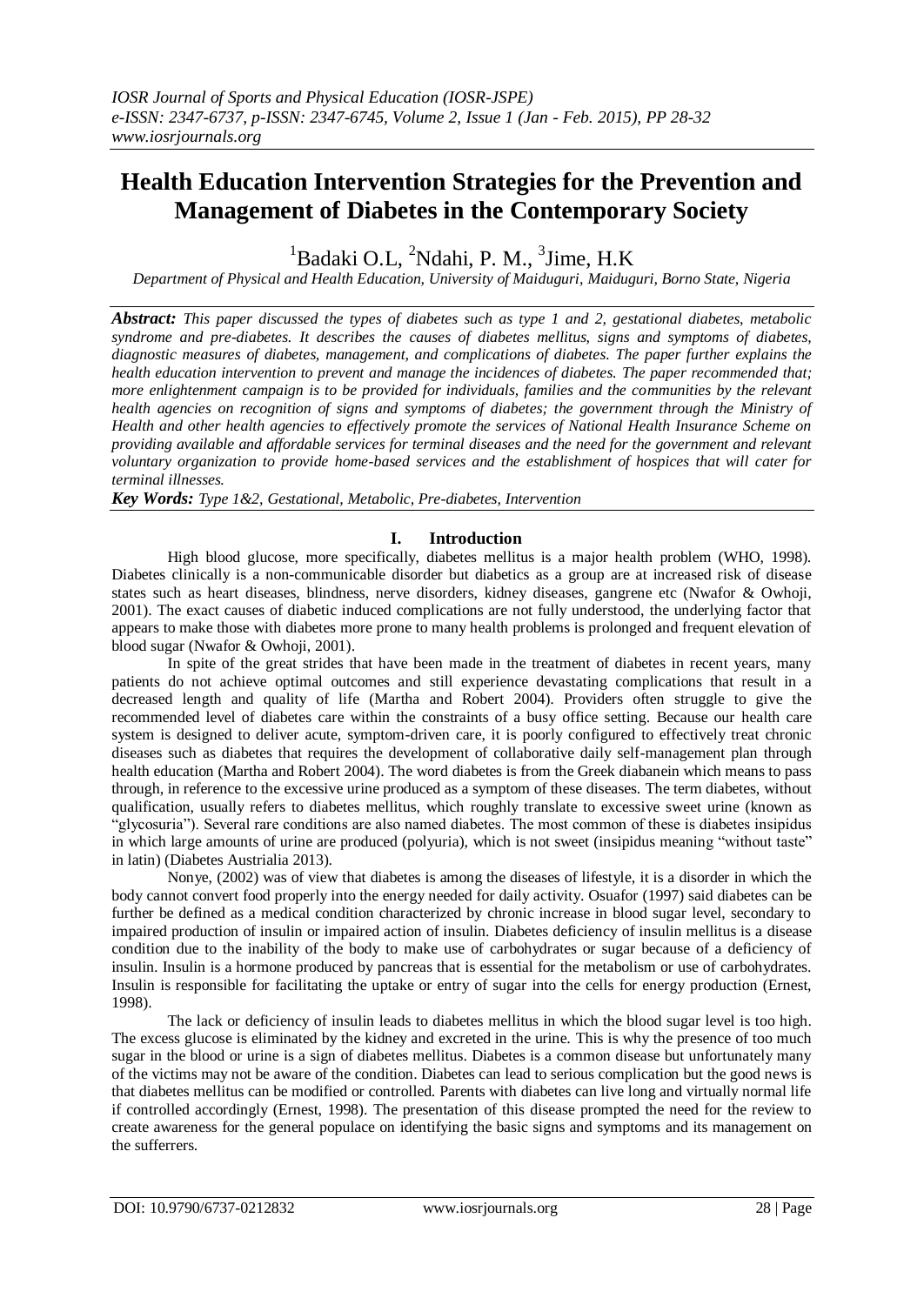# **II. Types of Diabetes**

- 1. **Type 1 Diabetes**: the body stops producing insulin or produces too little insulin to regulate blood glucose level:
- Type 1 diabetes comprises about 10% of total cases of diabetes in the World.
- Type 1 diabetes is typically recognized in childhood or adolescence. It is used to be known as juvenile onset diabetes or insulin dependent diabetes mellitus.
- Type 1 diabetes can occur in an older individual due to destruction of pancreas by alcohol, disease, or removal by surgery. It also results from progressive failure of the pancreatic beta cells, which produce insulin.
- It is an auto-immune condition in which the immune system destroys the cells in the pancreas which produce insulin. We do not know what causes this auto-immune reaction.
- People with type 1 diabetes require daily insulin treatment to sustain life.
- 2. **Type 2 diabetes**: the pancreas secretes insulin but the body is partially or completely unable to use the insulin. This is sometimes referred to as insulin resistance. The body tries to overcome this resistance by secreting more and more insulin. People with insulin resistance develop type 2 diabetes when they do not continue to secrete enough insulin to cope with the higher demands.
- At least 90% of patients with diabetes have type 2 diabetes.
- Type 2 diabetes is typically recognized in adulthood, usually after age 45 years. It used to be called adultonset diabetes mellitus, or non-insulin-dependent diabetes mellitus. These names are no longer used because type 2 diabetes does not occur in younger people, and some people with type 2 diabetes need to use insulin.
- Type 2 diabetes is usually controlled with diet, weight loss, exercise, and oral medications. More than half of all people with type 2 diabetes require insulin to control their blood sugar levels at some point in the course of their illness.
- 3. **Gestational diabetes** is a form of diabetes that occurs during the second half of pregnancy.
- Although gestational diabetes typically goes away after delivery of the baby. Women who have gestational diabetes are more likely than other women to develop type 2 diabetes later in life.
- Women with gestational diabetes are more likely to have large babies.
- 4. **Metabolic syndrome** (also refer to as syndrome X) is a set of abnormalities in which insulin-resistant diabetes (type 2 diabetes) is almost always present along with hypertension, high fat levels in the blood ( increase in serum lipids, predominant elevation of LDL cholesterol, decreased HDL cholesterol, and elevated triglycerides), central obesity, and abnormalities in blood clotting and inflammatory responses. A high rate of cardiovascular disease is associated with the metabolic syndrome (Diabetes Austrialia 2013).
- 5. **Pre-diabetes** is a common condition related to diabetes. In people with pre-diabetes, the blood sugar level is higher than normal but not high enough to be considered diabetic.
- Pre-diabetes increases your risk of developing type 2 diabetes and of heart disease or stroke.
- Pre-diabetes can typically be reversed without insulin or medication by losing a modest amount of weight and increasing your physical activity. This weight loss can prevent or at least delay the onset of type 2 diabetes.
- An international expert committee of the American Diabetes Association redefined the criteria for prediabetes, lowering the blood sugar level cut-off point for pre-diabetes. Approximately 20% more adults are now believed to have this condition and may develop diabetes within 10 years if they do not exercise and maintain a healthy weight. About 17 million Americans (6.2% of adults in North America) are believed to have diabetes. About one third of diabetic adults do not know they have diabetes.
- About 1 million new cases occur each year, and diabetes is the direct or indirect cause of at least 200,000 deaths each year.
- The incidence of diabetes is increasing rapidly. This increase is due to many factors, but the most significant are the increasing incidence of obesity and the prevalence of sedentary lifestyles.

## **III. What Causes Diabetes Mellitus?**

Nonye, (2002) assert that the exact cause of diabetes is unknown but heredity may play an important role in the development of diabetes. Individuals whose parents have diabetes are likely to be diabetics. This fact does not necessarily mean that children of diabetic parent/parents will have the disease. Some other factors are unknown to predispose a person to developing the disease and they include excessive weight gain (obesity), lack of regular physical activity or exercise and side effects or certain drugs used for other health condition as well as stress.

The cause of diabetes depends on the type. Type 2 diabetes is due primarily to lifestyle factors and genetics. While type 1 diabetes also partly inherited and then triggered by certain infections, with some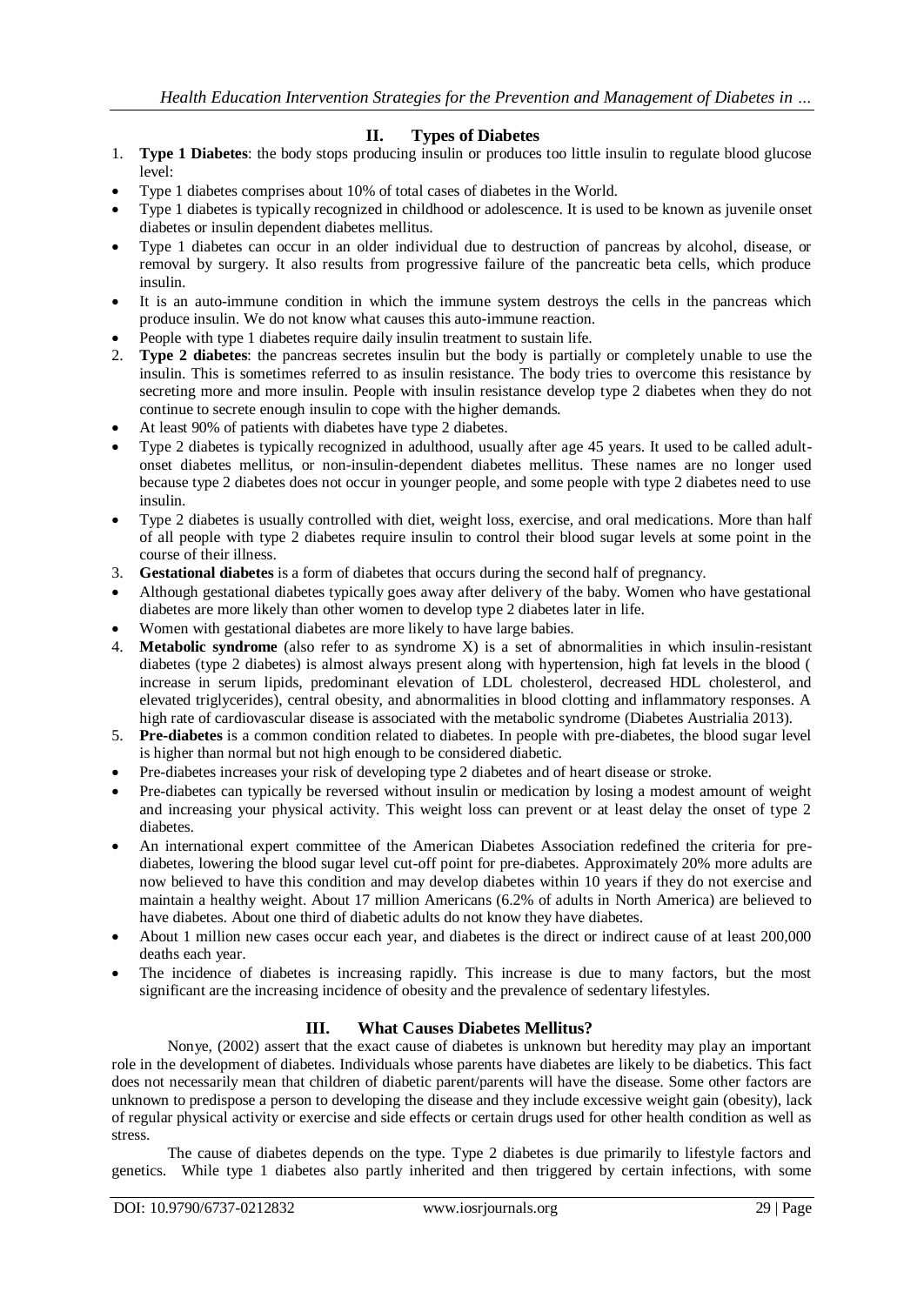evidence pointing at coxsackie B4 virus. There is a genetic element in individual susceptibility to some of these triggers which has been traced to particular HLA genotypes (i.e the genetic "self" identifiers relied upon by the immune system). However, even in those who have inherited the susceptibility, type 1 diabetes mellitus seems to require an environment trigger (Nonye, 2002).

Martha and Robert (2004) said the two main group of diabetes are insulin dependent diabetes also referred to as juvenile-onset diabetes and the non-insulin dependent diabetes also known as adult onset diabetes. In the case of insulin dependent diabetes, it is when a person develops diabetes below the age of 35. This is mainly because the insulin production is reduced. The patient needs a daily injection of insulin, but occasionally this type of diabetes may develop after the age of 35. Conversely, non-insulin dependents diabetes usually occurs after the age of 35 and the patient usually does not need insulin injection for treatment in this case there is sufficient insulin but it is not effective in facilitating the entry or uptake of glucose into the cells for energy production. Some drugs are taken orally to aid the utilization of glucose by the cells. In rare cases this type of diabetes occurs before the age of 35.

#### **Signs and Symptoms of Diabetes**

The signs and symptoms of diabetes according to Nonye, (2002) and Ernest, (1998) include the following: Excessive thirst (polydipsia), frequent urination (polyuria), passing of large quantity of urine, frequent occurrence of boils, excessive eating (polyphagia), weight loss, numbness, burning of tingling sensation in the limbs, foot ulcer that fails to heal, sexual weakness, history of delivery of large babies, still birth or recurrent abortion in women, blurring of vision, dizziness and tiredness and altered mental status.

#### **Diagnostic Measures**

A number of laboratory tests are available to confirm the diagnosis of diabetes. The test are: Finger stick blood glucose, fasting plasma glucose, oral glucose tolerance test, glycosylated hemoglobin or hemoglobin A1c and the urine test (Martha and Robert 2004).

#### **Management of Diabetes**

The management of diabetes is highly individualized, depending on the type of diabetes, whether the patient has other active medical problems, whether the patient has complications of diabetes, and age and general health of the patient at time of diagnosis. This management plan encompasses; medical cares, insulin therapy, meal planning, engagement in physical activities and glucose monitoring (Diabetes Austrialia 2013).

## **Complications of Diabetes**

Both forms of diabetes ultimately lead to high blood sugar levels, a condition called hyperglycemia. Over a long period of time, hyperglycemia damages the retina of the eye, the kidneys, the nerves and the blood vessels.

- i. Damage to the retina from diabetes (diabetic retinopathy) is a leading cause of blindness.
- ii. Damage of the kidneys from diabetes (diabetic nephropathy) is a leading cause of kidney failure
- iii. Damage to the nerves from diabetes (diabetic neuropathy) is a leading cause of foot wound and ulcers, which frequently leads to foot and leg amputation.
- iv. Damage to the nerve in the autonomic nervous system can lead to paralysis of the stomach (gastroparesis), chronic diarrhea, and an inability to control heart rate and blood pressures during postural changes.
- v. Diabetes accelerates atherosclerosis, (the formation of fatty plaques inside the arteries), which can lead to blockage or clot (thrombus). Such changes can then lead to heart attack, stroke, and decreased circulation in the arms and legs (peripheral vascular disease).
- vi. Diabetes predisposes people to high blood pressure and high cholesterol and triglyceride levels. These conditions independently and together with hyperglycemia increase the risk of heart disease, kidney disease and other blood vessels complications (http://rarediseases.info.nih.gov/gad/disease.aspz).

## **IV. Health Education Intervention**

Health education is a social science that draws from the biological, environmental, psychological, physical and medical sciences to promote health and prevent disease, disability and premature death by educating individuals and communities to voluntarily change their behaviours to improve their health and wellbeing. Health education is the development of individual, group, institutional, community and systemic strategies to improve health knowledge, attitudes, skills and behaviour. The purpose of health education is to positively influence the health behaviour of individuals and communities as well as the living and working conditions that influence their health [\(www.nchec.org\)](http://www.nchec.org/).

To effectively manage diabetes patients, the health educator must be able to set goals and make frequent daily decisions that are both effective and fit the values of the patients and their lifestyles, while taking into account multiple physiological and personal psychosocial factors. Intervention strategies that enable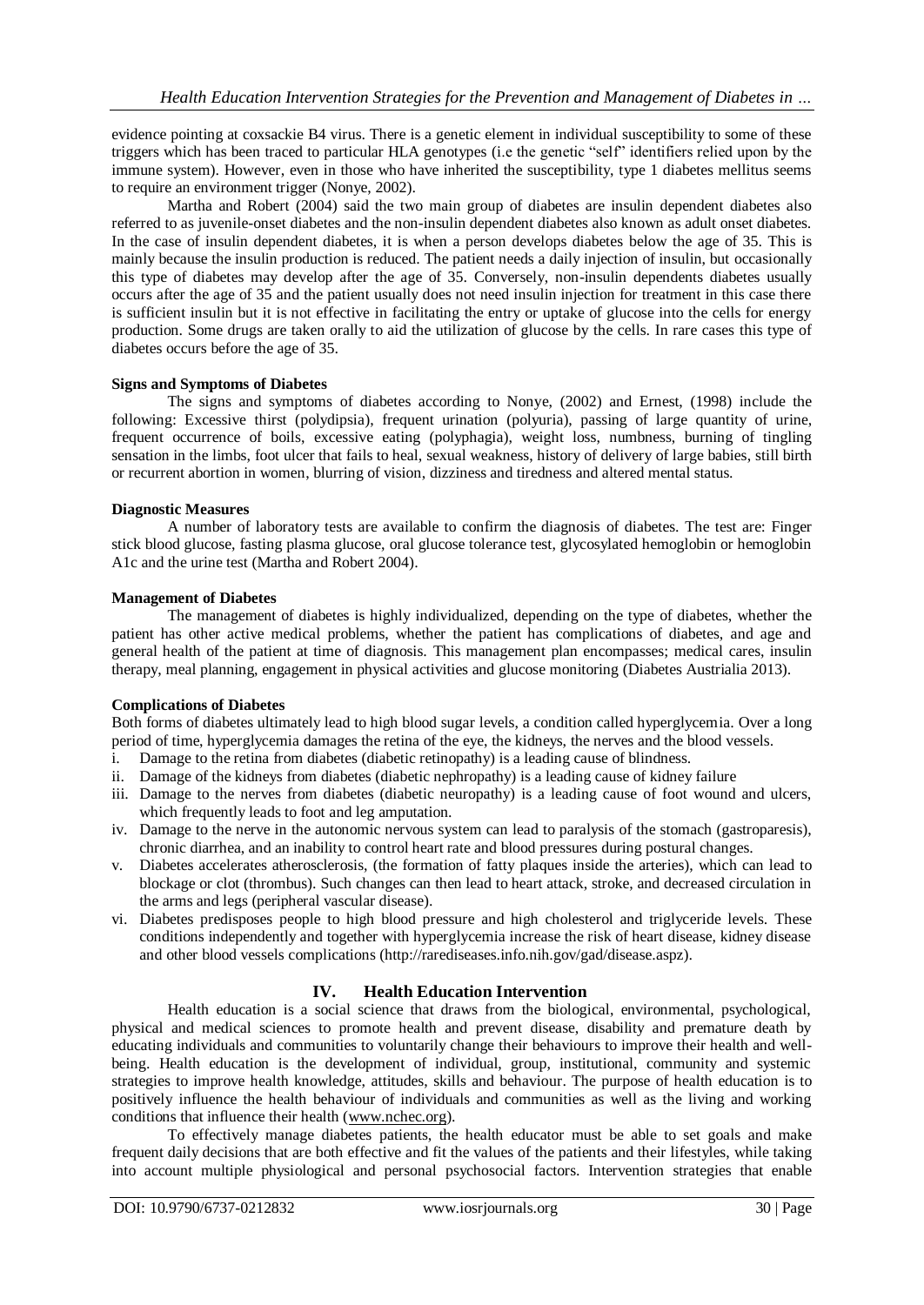patients to make decisions about goals, therapeutic options, and self-care behaviours and to assume responsibility for daily diabetes care are effective in helping patients care for themselves. Through health education patients discover and develop the inherent capacity to be responsible for one's own life (Martha and Robert 2004).

For effective implementation and management of diabetes, patients need education designed to promote informed decision making that will support patient efforts to become effective self-managers. Thus, in order to improve the self- care behaviour of diabetes patients, the health educator is to create awareness through health knowledge and promotion for the diabetes patients to be able to:

**Gather relevant information** through books, pamphlets, audio tapes or video tapes. Contact health providers that could cater for their ill health.

**Develop Self- care skills-** Get routing check- up; know how to take your medication, where to give insulin injection on the muscle etc.

**Observe yourself and your family** – Know your body and moods and that of your family. Notice basic signs and symptoms of illness and visit the hospital where necessary.

**Have the supplies you need** – ensure you have your diabetes kits to test your sugar level and have your medication constantly with you.

**Work closely with your Doctor** – Your health care provider knows a lot about the disease and how it should be managed. Ensure you work closely with them.

Inclusively, the health educators are to develop educational curriculum that will help the patients to individualize group educational programs and ensure that the content provided is relevant for the needs of the group. This program should incorporate interactive teaching strategies designed to involve patients in problem solving and address their cultural and psychosocial needs (Diabetes Austrialia 2013). The health educators are to provide referrals services for diabetes patients through educational programs and in the counseling session. The focus of health education should be on preventing the complications, which can cause serious disabilities such as blindness, kidney failure requiring dialysis, amputation, or even death. To prevent type 1 and 2 diabetes, however, it can be prevented in some cases. For instance;

- Control weight to normal or near normal levels by eating a healthy low-fat, high fiber diet.
- Having regular exercise
- Keep alcohol consumption low
- Quite smoking
- If you have high blood fat levels (such as high cholesterol) or high blood pressure, take your medication as directed.
- Lifestyle modification and/ or certain medications can be used in people with prediabetes to prevent progression to diabetes.
- Drink an adequate amount of water and avoid taking too much of salt
- The skin should be taken care of; keep it supple and hydrated to avoid sores and cracks that can become severely infected
- Brush and floss the teeth every day. See the dentist regularly to prevent gum disease.
- The feet should be washed and examined daily, looking for small cuts, sores or blisters that may cause problems later.
- Insulin dependent diabetes should administer insulin injection as medically recommended.
- Regular Medicare and follow up of appointments are necessary in minimizing diabetes complications (Nonye, 2002).

## **V. Conclusion**

Diabetes mellitus is a chronic disease which is difficult to cure. Concentration is essential in the management of diabetes by keeping blood sugar levels as close to normal ("euglycemia") as possible without presenting undue patient danger. This can usually be with close dietary management, exercise and use of appropriate medications (insulin only in the case of type 1 diabetes mellitus. Oral medications may be used in the case of type 2 diabetes, as well as insulin). Diabetes adds financial costs to the household budgets of individuals with diabetes and their families. There are many aspects to diabetes that add to the financial burden. Self-monitoring of blood glucose, insulin needles, syringes and pump consumables. The indirect, social and personal costs of diabetes are incalculable. Unless effective prevention strategies are put into place using health education, the incidence of diabetes will continue to rise. The growing national social and economic burden of diabetes underscores the importance of interventions to prevent diabetes and to delay or prevent its complications. This needs to be a vital and essential component of future health education intervention strategies for Nigeria.